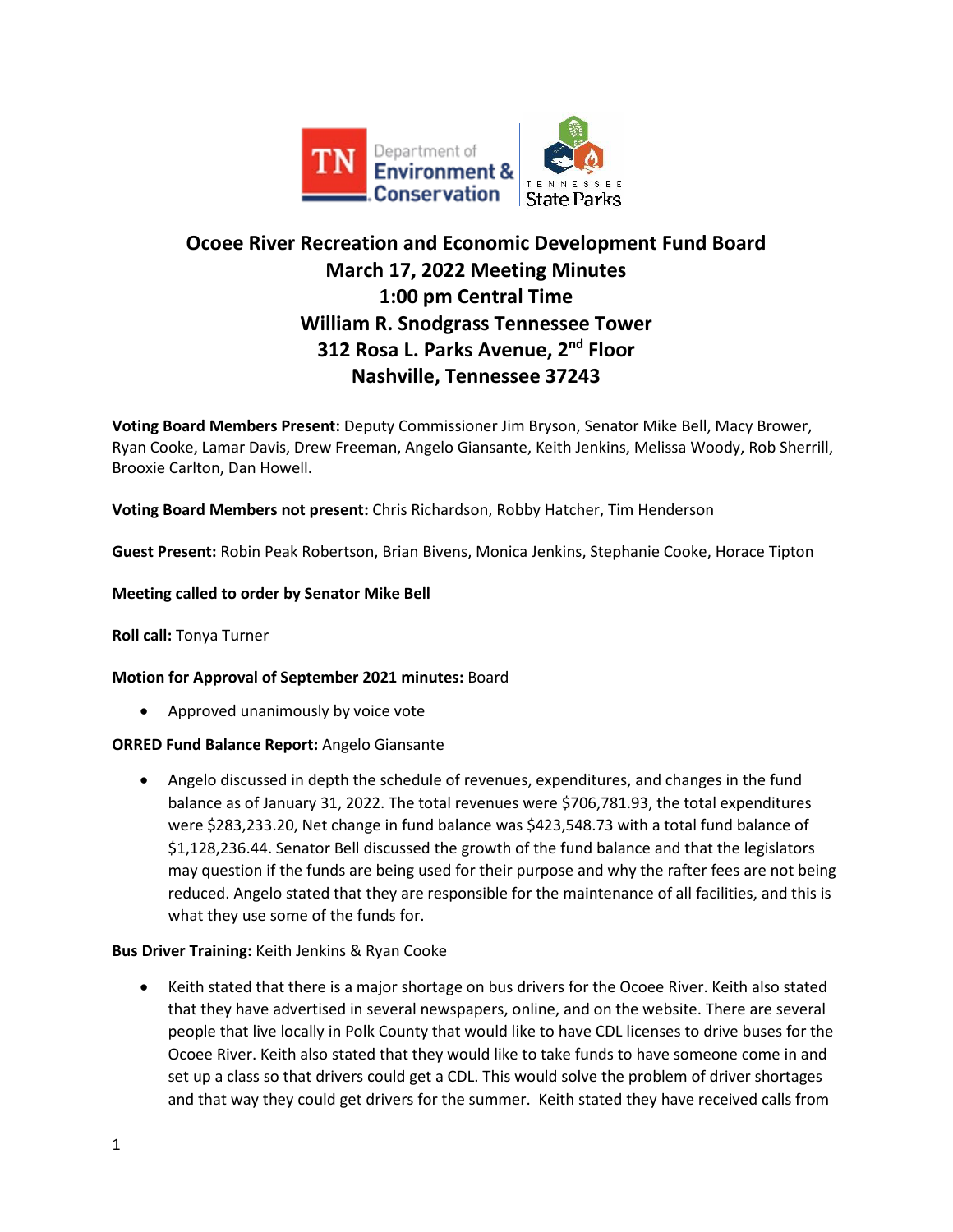people that are retired but are limited to the hours that they can work. So, Keith and Ryan are proposing to use funds this year for driver training. Rep. Howell stated that there is a bill coming through the senate that will reconstruct how CDL classes are conducted. This bill will reduce the waiting period from two weeks to one day if an individual fails the test and allow third party testers. Senator Bell asked if the Comptroller would be able to look at the expenditure for this proposal. Deputy Commissioner Jim Bryson asked what the purpose of the funds were but stated that the driver training is a good idea. Will Kerby explained in-depth the purpose of the funds. Angelo stated that one benefit in keeping the cost down is that buses are provided. Keith stated that as it gets closer to summer there will be more calls about bus driver training. Senator Bell stated that a motion and proposal would have to be put together and approved. He also stated that it would be tough getting one together for this year. Keith stated that the idea originated when he thought about approaching some of the community colleges that were teaching CDL courses. Deputy Commissioner Bryson suggested putting together a subcommittee since the board does not meet again until September. He also stated that the subcommittee could spend up to a certain amount of money. Senator Bell suggested putting one of the outfitters, Will Kerby, and Macy Brower on the subcommittee. Lamar suggested to have the drivers pay for their own class. Rep. Howell asked if there are any 2-year classes in Tennessee that offer CDL classes to keep the expenses within the state. Angelo confirmed that there is a junior college in Tennessee that offers CDL certification. Keith stated that he would like to see students go through a CDL class all at the same time. Angelo suggested that a contract should be put in place before hiring a driver once they have finished their CDL class. Lamar agreed with the concept of the Board reimbursing outfitters for the expense of the class. The Board discussed how the funds would be allocated for the drivers. Ryan made a motion to approve up to \$50,000 for CDL driver training with a passenger endorsement to be paid as a reimbursement to outfitters. Melissa seconded the motion. The motion passed unanimously.

#### **Discussion of Advertising RFP:** Will Kerby & Melissa Woody

Melissa stated that she asked Jeff Cox with Corporate Network Solutions (CNS) to give a report as to where they are with the current contract. The advertising contract started July 1, 2021, and goes through June 30, 2022. CNS stated that everything is good and on track. Melissa stated that they did a full-page ad in "Get Out Chattanooga" magazine and "Tennessee Travel Guide". They did a road trip segment with the ABC affiliate in Chattanooga, WTVC. Ryan stated that the advertisements are going well and bringing more business for their bookings and cabins.

Regarding the upcoming RFP, Will Kerby discussed how the contract is for 3 years and how the gaps in the dates will work. Melissa Woody stated that she felt the gap in the contract dates might be a problem. Will stated that there is a way to continue the contract before it ends. Senator Bell stated that there might be a way to get a month-to-month contract with minimal services. The Board discussed spending up to \$9,995 to maintain the advertising campaigns in between contracts. Angelo made this motion and Ryan seconded the motion. The motion passed unanimously. Angelo discussed that there was a significant increase of business on the Ocoee River. Ryan stated that this is the first year that they have had the advertisements running in the spring. In past years the advertisements would start running in July.